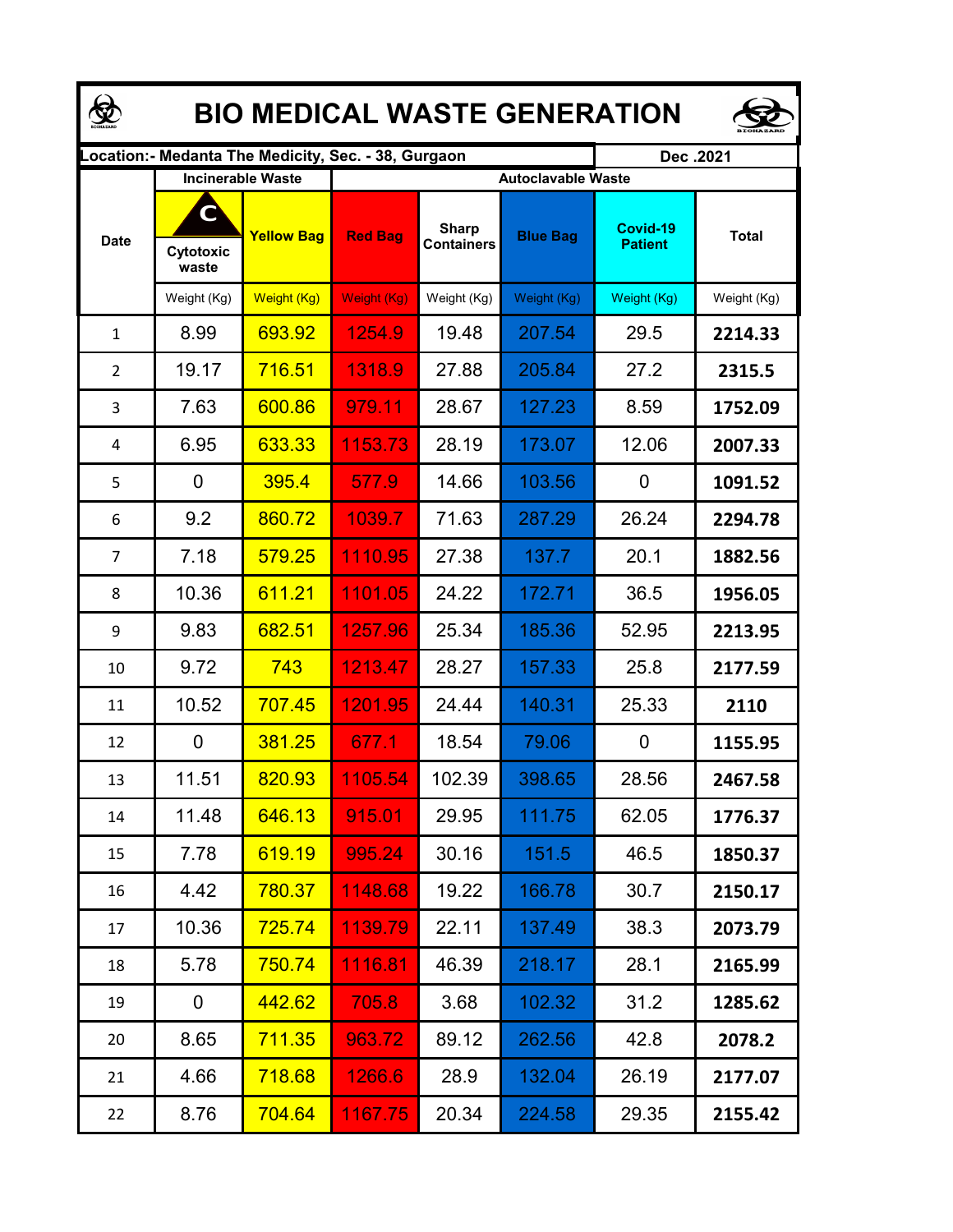| 23    | 5.52   | 752.93   | 1234.4   | 44.63   | 154.61  | 17.5   | 2209.59  |
|-------|--------|----------|----------|---------|---------|--------|----------|
| 24    | 9.1    | 705.9    | 1264.72  | 30.88   | 203.18  | 17.3   | 2231.08  |
| 25    | 27.36  | 589.72   | 1206.67  | 16.75   | 196.65  | 25.5   | 2062.65  |
| 26    | 0      | 297.71   | 497.58   | 20.58   | 40.17   | 0      | 856.04   |
| 27    | 0      | 740.15   | 937.35   | 86.99   | 292.75  | 35.1   | 2092.34  |
| 28    | 12.57  | 677.03   | 1183.52  | 21.87   | 186.19  | 50.95  | 2132.13  |
| 29    | 9.87   | 668.08   | 1268.53  | 26.04   | 231.84  | 0      | 2204.36  |
| 30    | 8.92   | 659.84   | 1222.04  | 30.82   | 201.5   | 78.17  | 2201.29  |
| 31    | 11.8   | 671.61   | 1099.82  | 42.32   | 220.48  | 43.83  | 2089.86  |
| TOTAL | 258.09 | 20288.77 | 33326.29 | 1051.84 | 5610.21 | 896.37 | 61431.57 |